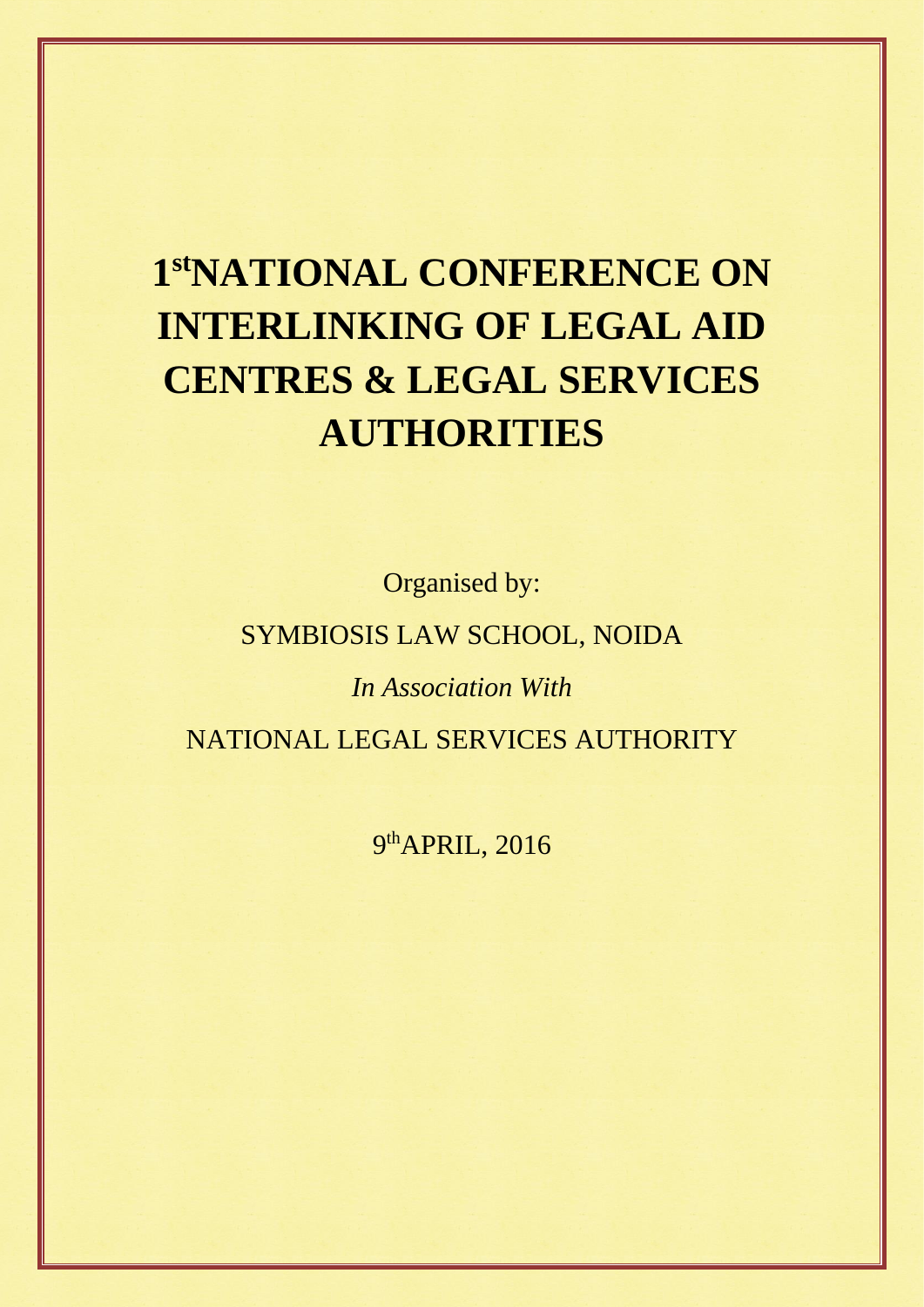## **CONCEPT NOTE**

Apropos to the spirit of Article 39-A of Constitution of India which was introduced in the Directive Principles of State Policy by 42nd Amendment, and, with the object of providing free legal aid, the Government of India had, by a resolution dated 26th September, 1980 appointed a Committee known as **"COMMITTEE FOR IMPLEMENTING LEGAL AID SCHEMES" (CILAS)** under the chairmanship of Chief. Justice P.N. Bhagwati to monitor and implement legal aid programs on a uniform basis in all the States and Union Territories. 'CILAS' evolved a model scheme for legal aid programs applicable throughout the country by which several legal aid and advice Boards were set up in the States and Union Territories.

The **NATIONAL LEGAL SERVICES AUTHORITY**is the apex body constituted to lay down policies and principles for making legal services available to the weaker sections of the society and also to frame most effective and economical schemes for legal services. Recognizing the growing importance of young legal professionals in facilitating access to justice by marginalized communities has become the prominent importance for every LAC to be set up in different colleges.

Almost every colleges and universities are able to conduct **LEGAL AID CENTRES** in the most effective manner and seeks to present a realistic methodology for doing this. It presents a string of ideas for building linkages with the Legal Services Authorities, Panchayat, municipalities and community based organizations for strengthening access to justice for the poor. This is where the NALSA functioning becomesapropos.

A project therefore, was orchestrated to determine and propose the role that law schools could play in mitigating the prevailing injustices, official apathy and raising the competence bar of the budding professionals and also upgrading the general level of legal awareness of the community. Now, the L.A.C. aims to connect all the L.A.C's across India such that the services could be rendered in the real sense under the guidance of NALSA, SLSA, and DLSA.

The aim of the conference is to bring all of them to**interlink with each other** and make a one big platform in order to learn and grow with each other together. This will open up various horizons of different ideas and work plans for all the legal aid clinics. The perspective shared will make all the students work in unity towards the unheard voices of the society. As John Dickinson said "united we stand divided we fall". We aspire to stand together and join hands to work as bigger force towards an equal society.

## **L.A.C AT SLS-NOIDA**

The legal aid centre at Symbiosis Law School serves as an ideal platform to gain practical work-experience but also helps in creating a commitment towards fulfilling its 'institutional social responsibility' by securing space for discussion and information-sharing for the purpose of promoting and protecting the rights of individuals. The L.A.C., SLS-NOIDA has dealt with no. of issues like-

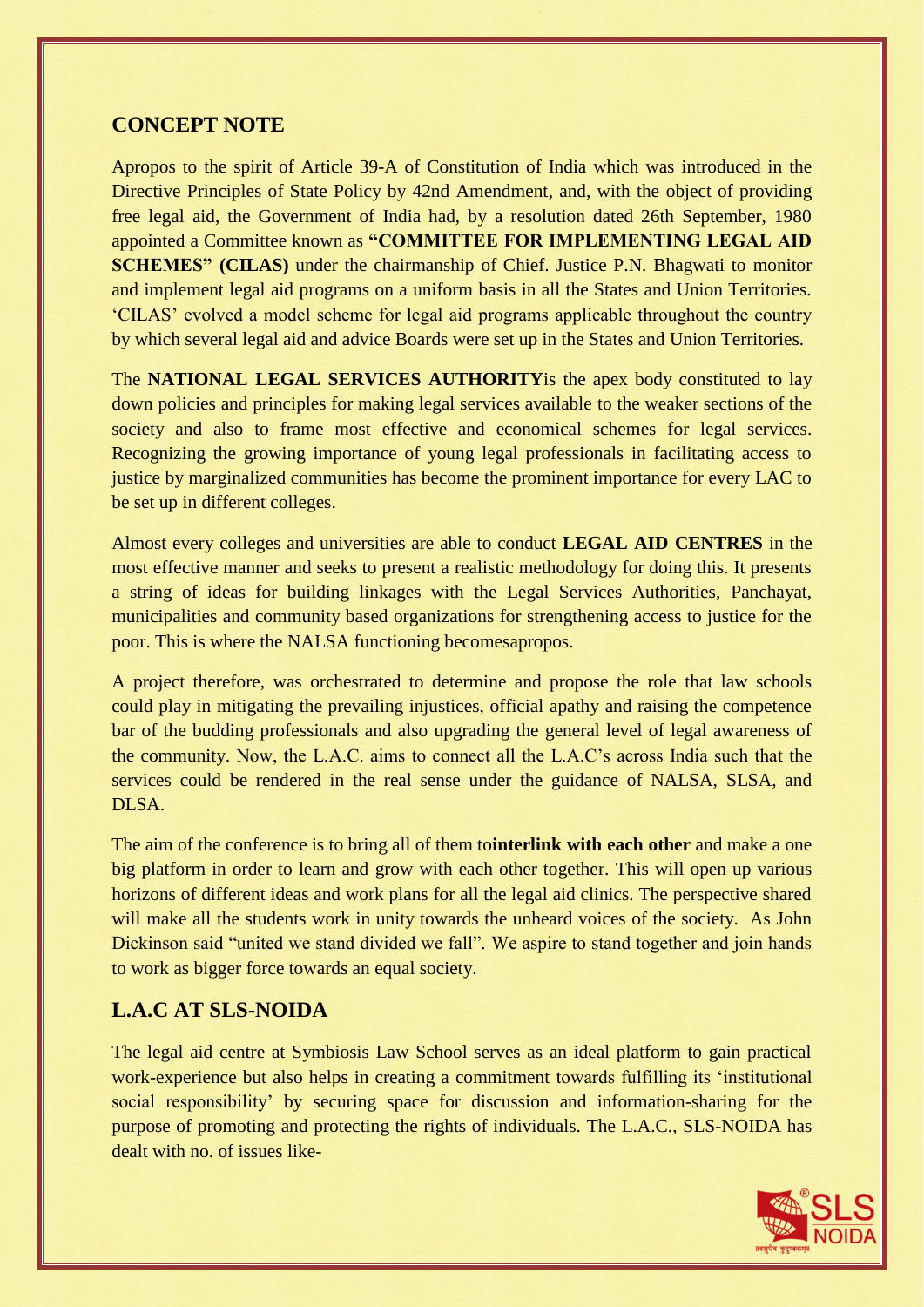- 'Rights of third-gender persons'
- 'Dating abuse',
- Filing of applications under the R.T.I. Act
- 'Drunken driving' not only in Delhi NCR region but across India like in places Kolkata, Gujarat, Vishakhapatnam, Chandigarh, and Mumbai.
- Advice to common man by visiting different places and bringing a linkage between lawyers and common man.

## **OBJECTIVE**

The objective behind organising this conference is to interlink all legal aid centres from different universities who are providing free access to justice to the common man, hence bringing them to a common platform. Different successful LSCs from across the country shall share their expertise and methodologies to effectively tackle problems faced by the society at large.

The call for participation is more than mere debates and presentations, but extends out for involvement of all the LACs to achieve an efficient collaboration. The conference also looks out for excellent presentations by the different participants, who not only put out their ideas but also educate others their endeavours.

The final objective is creation of a pilot project to work upon in future, with the methodologies given by NALSA and other authorities that give all the LSCs countrywide, a platform to share, compare and view the work they pursue.

## **CONFERENCE SCHEDULE**

## *DAY-1*

#### **SESSION I:**

INTRODUCTION TO CONFERENCE: UNITING OF LACS & LSAS TO SERVE GREATER PURPOSE

Besides welcome note & facilitation of the guests, this session will introduce theme of the conference. The audience will be addressed by Chairperson of the Session; authorities from NALSA will also address the gathering while emphasizing upon need of creating inter-linking between & among all the participant LACs and the LSAs. This session will be of 1 hr. & 15 minutes.

## **SESSION II:**

#### PRESENTATION BY L.A.C.'s

The second session will start with presentation from Legal Aid Centres of participating colleges showcasing their working in their respective universities. This

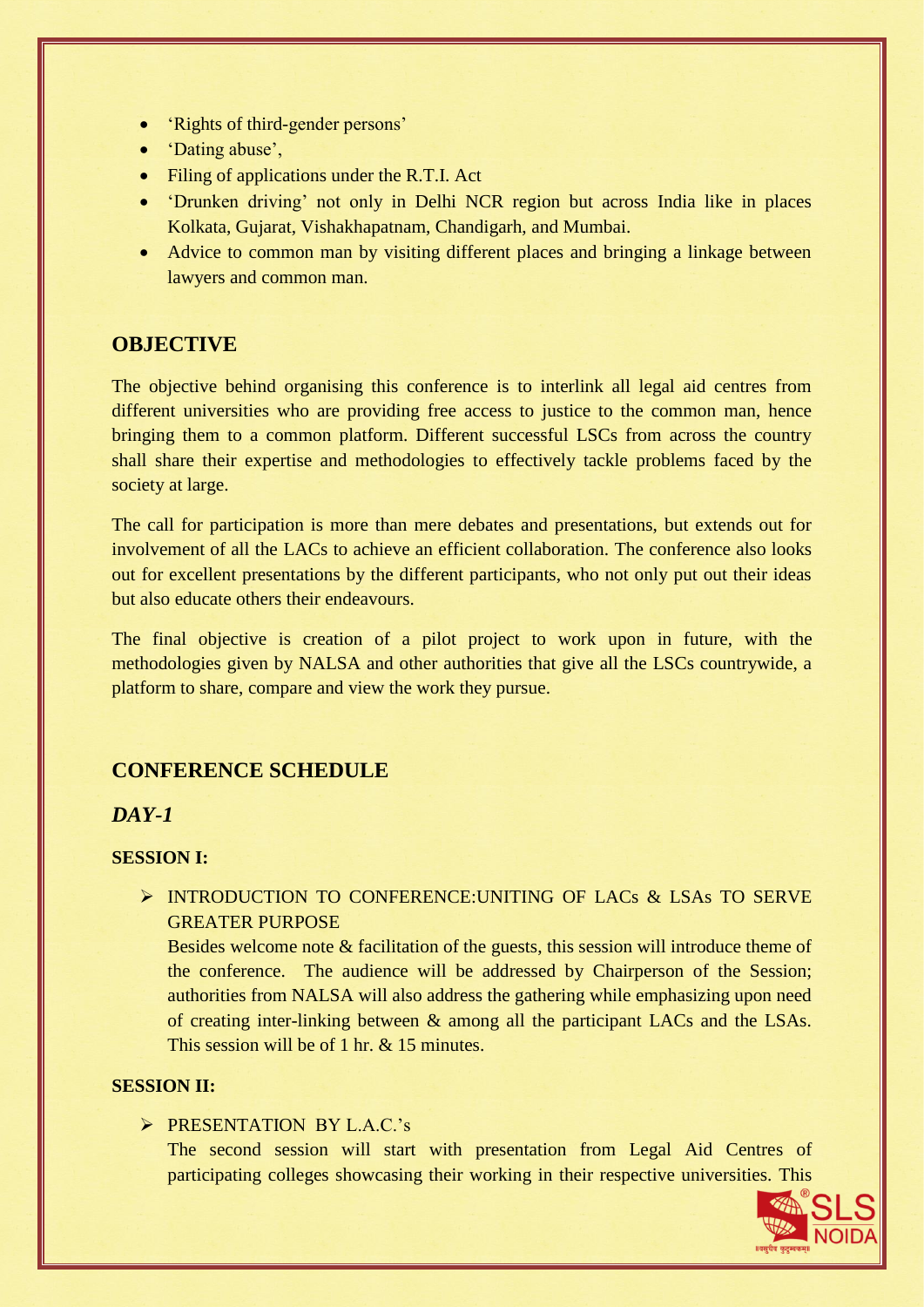sharing of their experiences will help all the participating LACs in learning different methodologies. This session will be of 1 hr. & 30 minutes.

#### **SESSION III**:

PRESENTATION'S BY L.A.C's The third session will be in continuation of IInd Session.

#### **SESSION IV:**

> DISCUSSION ON THEME FOR NATIONAL PROJECT& MODEL FRAMEWORK

This session will deal with the proposal that all the LACs should work upon a project within their districts under supervision & with guidance of the NALSA. It will be a national level project. Theme & issue on which this project will be launched at the conference is to be selected through consultation with all the participating LACs. During the running session, theme & issue will be introduced by NALSA. Further, 'model framework' as selected by NALSA will be introduced & discussed during this session.

*(For details kindly see the next page on 'selection of theme & issue of national project')*

\*Any other issue is most welcomed and will be taken into consideration if possible.

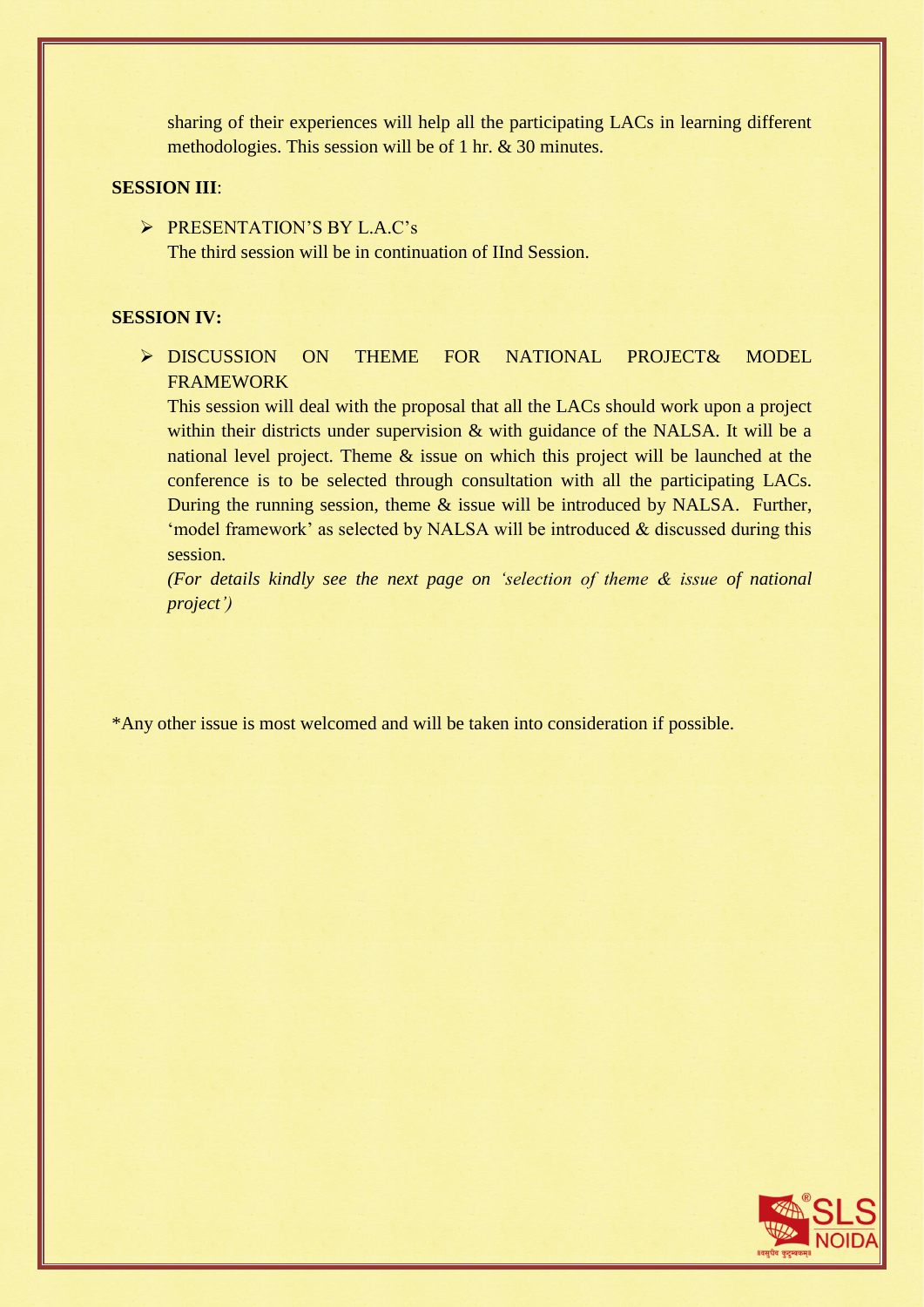## **THEME, ISSUE &MODEL FRAMEWORK OF NATIONAL PROJECT: SELECTION CRITERIA AND RULES**

There will be transparent selection process for selecting the theme of the national project as well as for the model framework on which the national project will be implemented by the NALSA. The procedure with regard to the same is laid down as follow.

## **THEME SELECTION PROCESS**

The theme selection will take place through the means of 'voting' among the participating universities/colleges. There will be four themes among which the voting will take place. Universities/colleges are requested to choose the theme of their choice on which they want to work at the National Project, and intimate the same to the organizers latest by 10<sup>th</sup> March, 2016. The selected theme as well as the voted responses will be intimated to all the universities/colleges via e-mail.

#### **THEMES:**

- 1. Legal Services for Under-trial Prisoners
- 2. Legal Services for Person Arrested in Lock Ups
- 3. Legal Services for Women/child Victim of Trafficking
- 4. Legal Services for Juveniles in Juvenile Justice System

## **MODEL FRAMEWORK SELECTION PROCESS**

The intimation of theme will lead to model framework selection process wherein the universities/colleges are supposed to make a 'model framework' on the selected theme, and send the same to the organizers latest by 30th March, 2016.

All the received 'model framework' will be forwarded to NALSA for selection of best 'model framework'. The selected 'model framework' will be introduced by NALSA during Session – IV of the conference; a discussion will be carried; suggestion will be welcomed. Finally, 'model framework', with any edit/amendments, will be adopted by all the participating LACs, and 'national level project' will be launched.

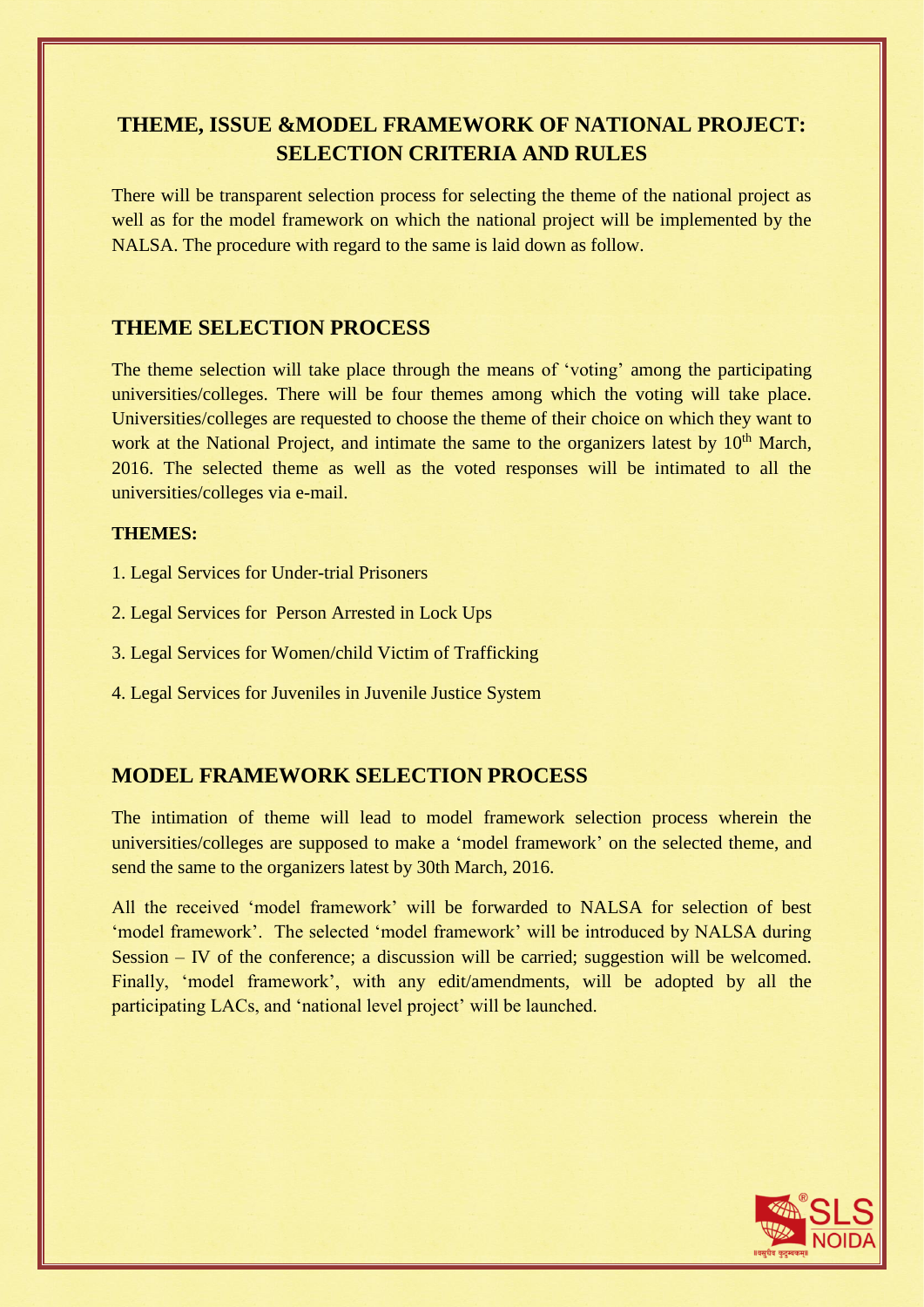## **REGISTRATION DETAILS**

#### **NUMBER OF PARTICIPANTS**

The faculty convener of the Legal Aid Centre/Cell and 2 student representatives can constitute a team (2+1).

## **REGISTRATION**

The registration fee is Rs. 1500 per team.

\*Registration fees once paid shall not be returned under any circumstances.

#### **ACCOMMODATION**

The college would provide accommodation. It shall be additionally charged.

#### **PAYMENT**

The payment has to be made in the form of a 'Demand Draft' in the name of 'Symbiosis Law School, Noida'. The DD can be posted or directly submitted to us upon arrival for the conference. The team submitting the DD upon arrival would have to send a scanned copy of the DD. The e- mail id for the same is: [lac@symlaw.edu.in](mailto:lac@symlaw.edu.in) .

## **ORGANIZING COMMITTEE**

## **Patron-In-Chief**

## **Dr. C.J. Rawandale**

**Director, Symbiosis Law School, Noida**

## **Convener**

**Mr. Rajesh Kumar Goel**

**Director, NALSA**